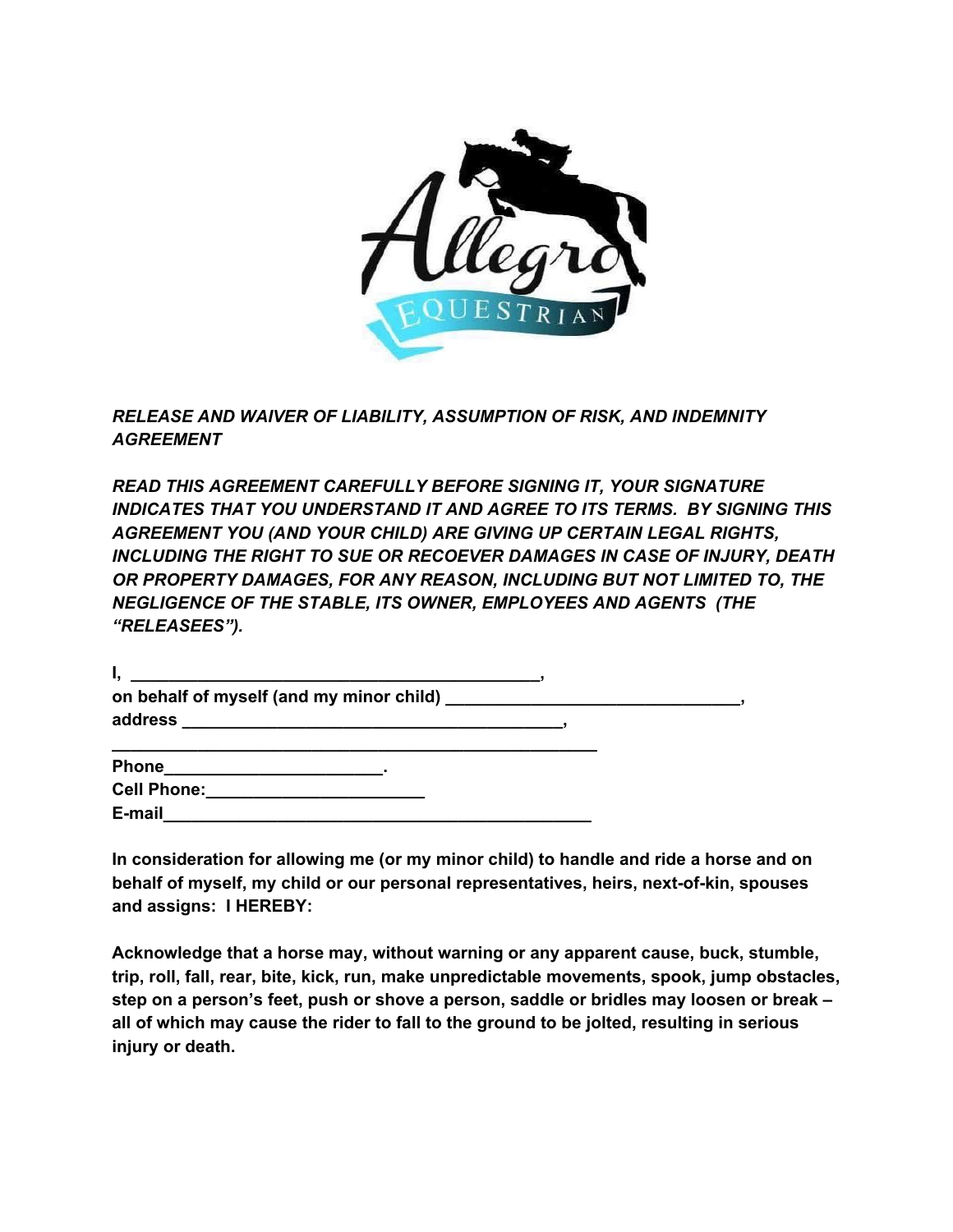**ACKNOWLEDGE THAT HORSEBACK RIDING IS AN INHERENTLY DANGEROUS ACTIVITY AND INVOLVES RISKS THAT MAY CAUSE SERIOUS INJURY AND IN SOME CASES DEATH, because of the unpredictable nature and irrational behavior of horses, regardless of the extent of their training and past performance.**

**Voluntarily assume all of the risk and danger of injury or death inherent in the handling or riding of the horse, and use of saddles, bridles, equipment and gear provided by the Releasees.**

**Release, discharge and promise not to sue the Releasees for any loss, damage, injury (including death) or cost to me or my child's person or property arising out of riding or handling a horse, or use of saddles, bridles, equipment or gear provided by Releasees.**

**Release the Releasees from any claim that the Releasees were negligent in connection with my or my child riding a horse, including but not limited to, training or selecting horses, maintenance, care, fit or adjusting of saddles or bridles, instruction on riding skills or leading and supervising riders, which results in loss, damage, injury or death.**

**Indemnify, and save and hold harmless the Releasees from and against any loss, liability, damage or cost they may incur arising out of or in any way connected with either my or my child's handling or riding the horse and/or use of any saddles, bridles, equipment or gear provided therewith resulting from or contributed to by my own negligence.**

**Expressly agree that the foregoing release and assumption of risk, and indemnity agreement is governed by the laws of the State of Kansas and is intended to be as broad and inclusive as is permitted by Kansas law, and that in the event any portion of this Agreement is determined to be invalid or unenforceable for any reason, the balance of the Agreement shall not be affected or impaired in any way and shall continue in full legal force and effect.**

**Acknowledge that this document is a contract and agree that if a lawsuit is filed against the Releasees for any injury or damage in breach of this contract, I will pay all attorneys fees and costs incurred by the Releasees in defending such an action.**

**IT IS REQUIRED THAT I, MY CHILD AND ALL RIDERS WEAR A PROTECTIVE HELMET. IT IS MY UNDERSTANDING THAT A PROTECTIVE HELMET IS AVAILABLE AND HAS BEEN OFFERED FOR MY OWN OR MY CHILD'S SAFETY.**

**If the person who is to enter into this Agreement is under eighteen (18) years of age, his/her parent or guardian must read this Agreement and sign below on behalf of the minor.**

**No dogs are allowed at the farm.**